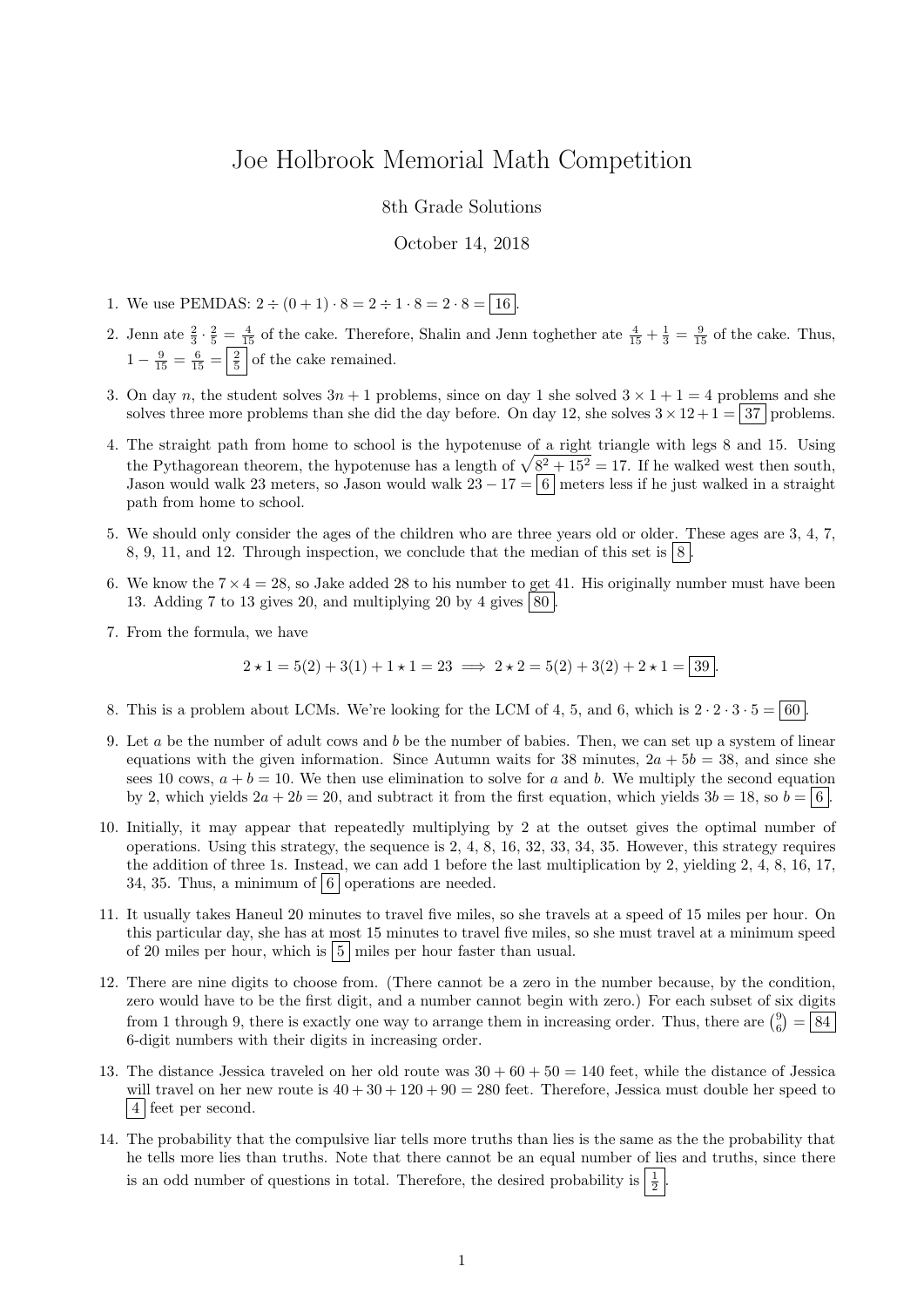- 15. We know ABH is a right triangle, with hypotenuse 13 and one leg of length 12, so  $BH = 5$ . Since  $BC = 14$ , we now know  $CH = 9$ , and since  $ACH$  is also a right triangle, we have  $AC = \sqrt{9^2 + 12^2} = \boxed{15}$ .
- 16. The common difference is irrelevant! It's well known that the sum of the terms of an arithmetic sequence is the average of the first and last terms multiplied by the number of terms. In this case, the average of the first and last terms (their sum divided by 2) is 25. Therefore, the answer is  $25 \cdot 3000 = | 75000 |$ .
- 17. The probability of pulling out a B initially is  $\frac{2}{6}$ . If he does this successfully, there will be 1 A, 1 B, and 3 C's left in the bag. The probability of pulling out a C after that is  $\frac{3}{5}$ . If he does this successfully, he will have 1 A, 1 B, and  $2 \text{ C's left}$ , and the probability of pulling out an A is  $\frac{1}{4}$ . Therefore the combined probability is  $\frac{2}{6} \cdot \frac{3}{5} \cdot \frac{1}{4} = \left| \frac{1}{20} \right|$ .
- 18.  $4^{1010} \cdot 5^{2018} = 2^{2020} \cdot 5^{2018} = 4 \cdot 10^{2018}$  which has  $\boxed{2019}$  digits.
- 19. The smallest palindrome containing a 5 which is greater than 34543 is 35053. (This can be found by generating palindromes in increasing order: start by incrementing the middle digit, then the tens thousands digits, and so on.) If we write this palindrome in the form displayed by the app, we find that the next time at which Eric can take a screenshot is 3:50:53. This is 5 minutes and 10 seconds after 3:45:43, which yields the answer of  $\boxed{310}$  seconds.
- 20. The sum  $\frac{p}{q} + \frac{q}{p}$  can be rewritten as  $\frac{p^2+q^2}{pq} = \frac{(p+q)^2-2pq}{pq}$  $\frac{p}{pq}$ . By Vieta's Formulas,  $p + q = -5$  and  $pq = -17$ . Plugging these values into the above fraction yields the answer of

$$
\frac{(p+q)^2 - 2pq}{pq} = \frac{25+34}{-17} = \boxed{-\frac{59}{17}}.
$$

- 21. Let t be the amount of time it takes (in hours) for the trains to meet. Then  $360 = 60t + 60t \implies t =$  $\frac{360 \text{ miles}}{120 \text{ miles/hour}}$  = 3 hours. Therefore, the crow flies for 3 hours before the trains meet. Hence, the crow travels a total distance of 40 miles/hour  $\times$  3 hours =  $\boxed{120 \text{ miles}}$  before the trains meet.
- 22. Call moving up one unit and left one unit a type I move, and call moving up one unit and right one unit a type II move. Then, Elaine must make 2 type I moves and 3 type II moves. She can make these moves in any order. Out of her 5 total moves, 2 of them must be of type I, so there are a total of  $\binom{5}{2} = \boxed{10}$  ways she can move to  $(1, 5)$ .
- 23. Let  $x$  denote the distance between the Lyp and the origin. By the Generalized Triangle Inequality,  $1+2+x \ge 4 \implies x \ge 1$ . In addition, the Generalized Triangle Inequality impies that  $x \le 1+2+4=7$ . It follows that Lyp can reach any point that is between 1 unit and 7 units away from the origin. Therefore, the set of all points he can reach is the interior of a sphere of radius 7 with a sphere of radius 1 removed from its center. Thus, the volume of the set of all points he can reach is

$$
\frac{4 \cdot \pi \cdot 7^3}{3} - \frac{4 \cdot \pi \cdot 1^3}{3} = \frac{4 \cdot \pi \cdot (7^3 - 1^3)}{3} = \boxed{456\pi}.
$$

- 24. This means that the constants can be considered identical. Now we have 4 "e"s and 5 consonants. There are  $\binom{9}{4}$  ways to put the "e"s in their places. As the consonants are in either in alphabetical order or reverse we need to multiple by 2 to consider the different cases. This yields a total of  $\binom{9}{4} \times 2 = 252$ rearrangements.
- 25. To solve for the coordinates of points A and B, we need to solve the equation  $x^2 + 6x + 8 = -x^2 x + 2$ . Moving the terms to the left-hand side yields  $2x^2 + 7x + 6 = 0$ . The quadratic formula yields roots  $x = -2$ and  $x = -\frac{3}{2}$ . Plugging these x-values back into  $y = x^2 + 6x + 8$ , we find that the coordinates of A and B are  $(-2,0)$  and  $\left(-\frac{3}{2},\frac{5}{4}\right)$ . Applying the formula for slope gives an answer of  $\frac{5/4-0}{-3/2-(-2)} = \frac{5}{2}$ .
- 26. Finding the number of trailing zeros of a number is equivalent to finding the number of times we can divide 10 into this number. Since  $10 = 2 \cdot 5$ , we can do this by determining how many factors of 2s and 5s this number has.

We write  $\binom{50}{12}$  as  $\frac{50!}{12!38!}$ . To find out how many factors of 2 divide this expression, we can find the number of factors of 2 in the denominator, and subtract this from the number of factors of 2 in the numerator. 50! is divisible by  $\lfloor 50/2 \rfloor$  factors of 2,  $\lfloor 50/4 \rfloor$  factors of 4, which has another factor of 2 in addition to the first, and so on. Thus, 50! has  $\left| 50/2 \right| + \left| 50/4 \right| + \left| 50/8 \right| + \left| 50/16 \right| + \left| 50/32 \right| = 25 + 12 + 6 + 3 + 1 = 47$ factors of 2. Similarly, 12! has  $|12/2|+|12/4|+|12/8|=6+3+1=10$  factors of 2, and 38! has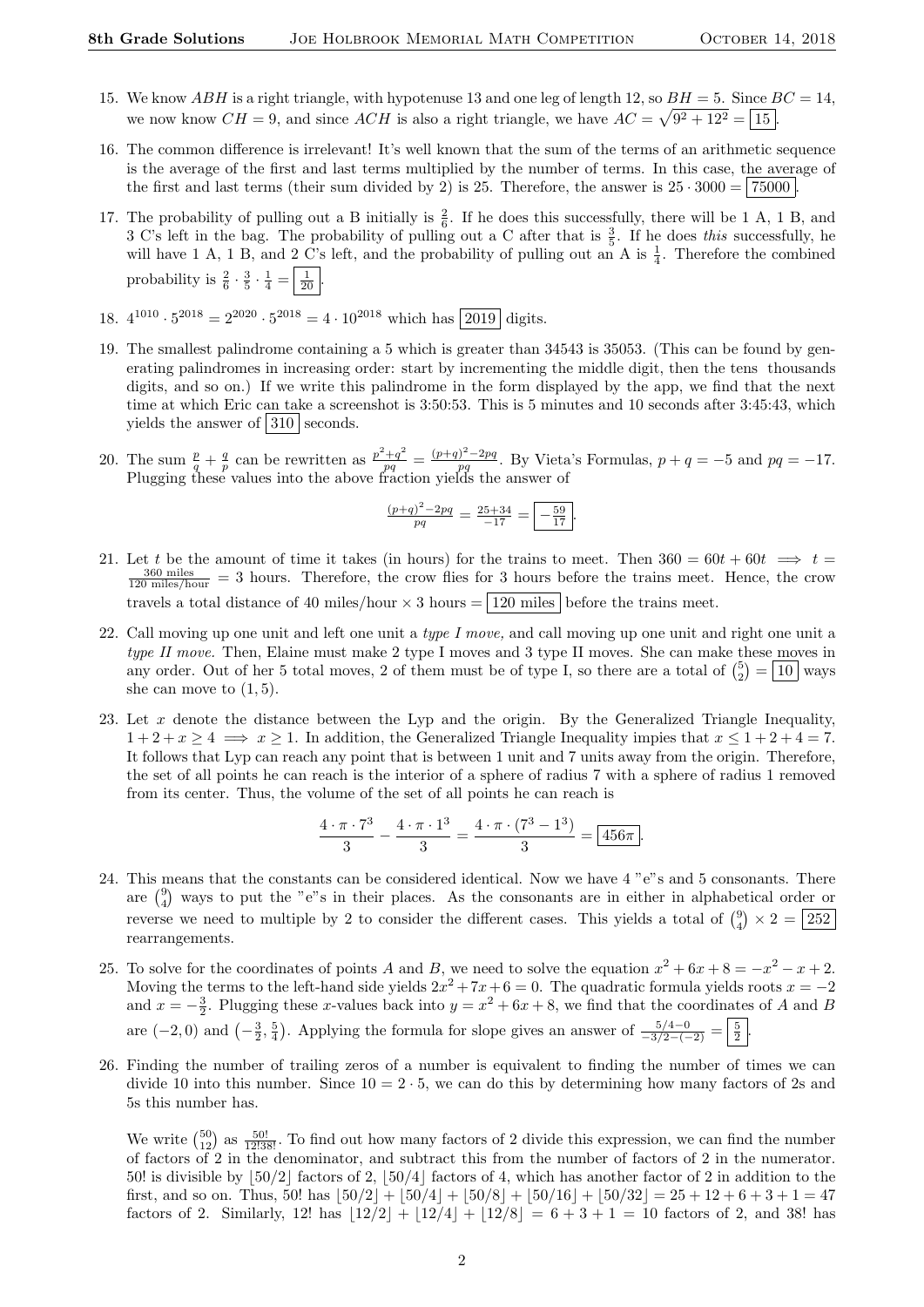$\lfloor 38/2 \rfloor + \lfloor 38/4 \rfloor + \lfloor 38/8 \rfloor + \lfloor 38/16 \rfloor + \lfloor 38/32 \rfloor = 19 + 9 + 4 + 2 + 1 = 35$  factors of 2. Thus, the expression has  $47 - 10 - 35 = 2$  factors of 2.

Similarly, we determine how many factors of 5 divide the given number. 50! has  $\vert 50/5 \vert + \vert 50/25 \vert =$  $10 + 2 = 12$  factors of 5, 12! has  $\lfloor 12/5 \rfloor = 2$  factors of 5, and 38! has  $\lfloor 38/5 \rfloor + \lfloor 38/25 \rfloor = 7 + 1 = 8$ . Thus, our number has  $12 - 2 - 8 = 2$  factors of 5.

Our number has two factors of each of 2 and 5, so it has two factors of 10. Thus, our number has 2 trailing zeros.

- 27. Notice that all the time intervals are multiples of ten; Thus, instead of doing 20, 30, and 50 minute intervals across 300 minutes, we can do 2, 3, and 5 unit intervals across 30 units. In other words, you want to find the number of times a unit is NOT a multiple of 2, 3, or 5, and then subtract from 31 (as it includes 0) to find the number of time Edwin wakes up. Therefore, you get  $31-\frac{1}{2}\cdot\frac{2}{3}\cdot\frac{4}{5}*30=31-8=\boxed{23}$ times.
- 28. There are 10 possible points where Kelvin can take his superhop such that he can end up at BCA, all points where  $x \in [2,3]$  and  $y \in [-1,3]$ . For each point, the number of paths through it can be written as  $a \times b$ , where a is the number of paths getting there, and b is the number of paths from that point to BCA. The total number of paths is  $1 \cdot 1 + 2 \cdot 1 + 3 \cdot 1 + 4 \cdot 1 + 5 \cdot 1 + 1 \cdot 5 + 1 \cdot 4 + 1 \cdot 3 + 1 \cdot 2 + 1 \cdot 1 = |30|$ .
- 29. By Tangent to Angle, we see that  $\angle DAC = \angle ABC = x$ . Summing the angles in  $\triangle DAB$ , we have  $2x + 32^{\circ} + 74^{\circ} = 180^{\circ} \implies x = |37^{\circ}|.$
- 30. First, note that by Vieta's Formulas, the product of the roots of a monic, even-degree polynomial is equal to its constant term. In addition, note that the constant term of a polynomial is equal to the value of the polynomial at  $x = 0$  (since every term except the constant term becomes 0). The monic polynomial  $P(Q(x))$  has degree  $3 \cdot 2018 = 6054$ , which is even, hence the product of its roots is equal to its constant term, which is  $P(Q(0))$ . We may evaluate  $P(Q(0))$  as  $P(Q(0)) = P(2) = 2^{2018} + 2^{2017} + \cdots + 2^2 + 2^1 + 1$ . This is a geometric series which simplifies to  $2^{2019} - 1$ . The smallest power of 2 greater than  $2^{2019} - 1$  is  $2^{2019}$ , so the answer is  $y = 2019$ .
- 31. Denote  $R_n$  to be the number of ways to tile a 2 by n rectangle. There is 2 cases for how a 2 by n rectangle can be tiled. One case is that  $R_n$  rectangle ends with one vertical domino which gives  $R_{n-1}$ . The next case is with 2 horizontal dominoes at the end which gives  $R_{n-2}$ . This gives the recursive relationship  $R_n = R_{n-1} + R_{n-2}$ . Note that  $R_1 = 1$  and  $R_2 = 2$ . We can solve for the rest of the terms.  $R_3 = 3, R_4 = 5, R_5 = 8, R_6 = 13, R_7 = 21, R_8 = 34, R_9 = 55, R_{10} = 89$  (note this is the Fibonacci sequence). We get the answer  $89$
- 32. Let point  $E$  denote the intersection of the diagonals  $AC$  and  $BD$ . Furthermore, let points  $F$  and  $G$  denote the midpoints of AB and CD, respectively. It can be shown that the midpoint of the hypotenuse of a right triangle is equidistant from each of the vertices of the triangle. Thus,  $FE = \frac{63}{2}$  and  $GE = \frac{149}{2}$ . Using similar triangles, one can show that points  $F, E$ , and G lie on the same line in that order; therefore,  $FG = | 106$
- 33. We use complementary counting by counting the number of labellings such that there is no pair of opposite faces whose faces sum to 7. WLOG, we can label any face with "1." Then, its opposite face must not be 6, but can be any number in the set  $\{2, 3, 4, 5\}$ , so WLOG, let label it "2." There are four faces left to be labelled. Note that we can choose any of these faces to be labelled "6" since we can freely rotate the cube about the axis through the center of the cube containing the centers of the faces with "1" and "2". We are left with three faces to label. Two of them are opposite each other, but we have one remaining pair summing to 7 (3 and 4), so both of them cannot be placed among these faces. Thus, the only remaining element, "5," must be placed in one of these two faces. Finally, we can choose which of the remaining two faces to put the "3" and "4". In this construction, we had 4 choices when we placed the number opposite "1,", 2 choices when we placed the "5," and 2 choices to place the "3" and "4," for a total of  $4 \cdot 2 \cdot 2 = 16$ options.

Recall that we're counting the things that we don't want. To count the total number of labelings, we place the "1" on any face of the cube. Then, we have 5 choices for the number opposite "1." Finally, there are 4! choices for the remaining four numbers, but to account for the rotation of the cube, we divide by 4, which yields  $3! = 6$  choices. Thus, there is a total of  $5 \cdot 6 = 30$  labelings.

Hence, our answer is  $30 - 16 = |14|$ .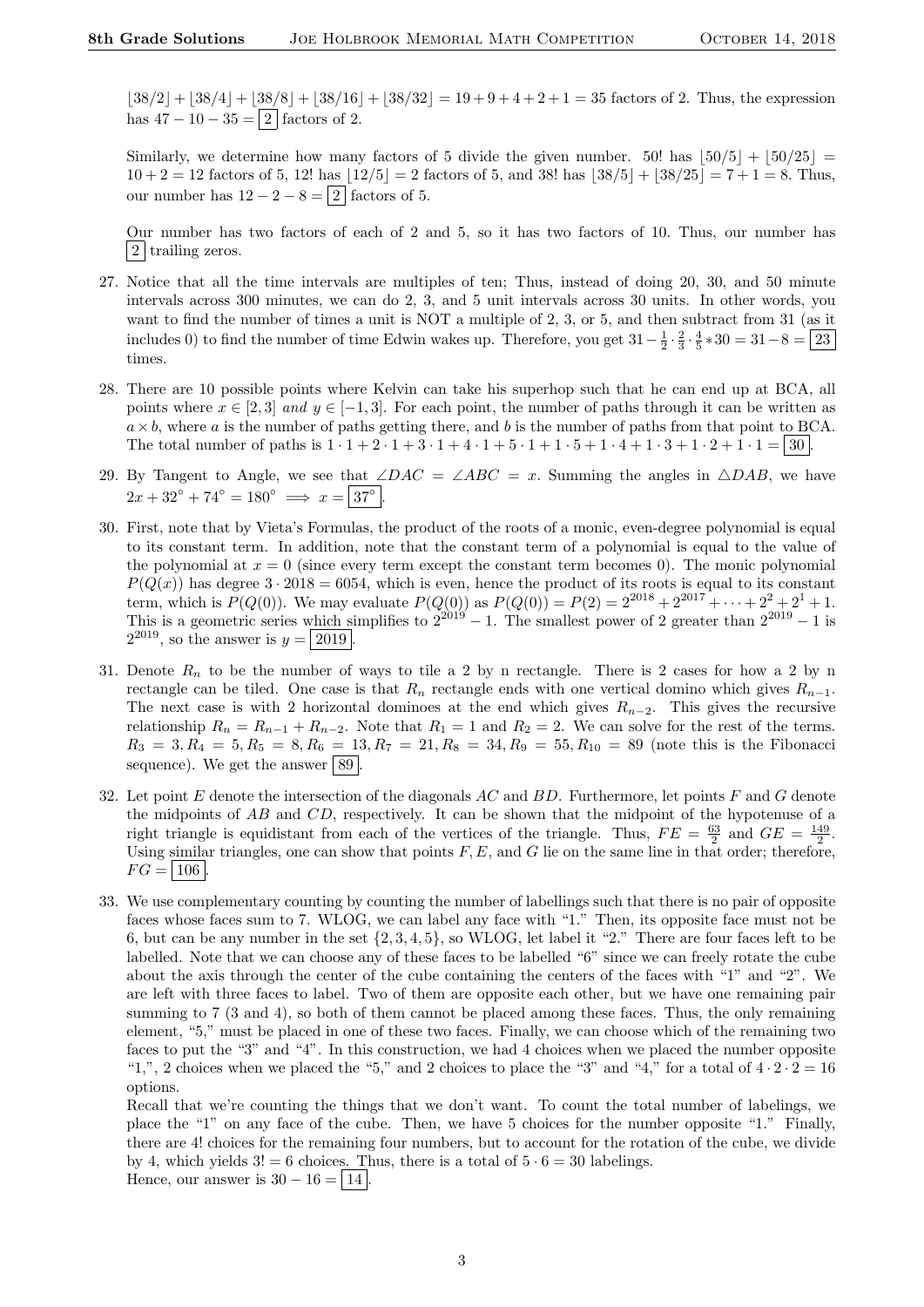- 34. Label each square with the number of ways in which it is possible to reach that square. The top row contains one 1, and for rows 2 through 4, each of the numbers in the row is equal to the product of the number in the previous row and the number of squares in the previous row. (This is because one can choose to move down on any cell in the row.) For rows 5 and 6, each of the numbers in the row equals the product of the number in the previous row and the number of squares in the row itself (since one can only move down onto one of the squares in the row). Therefore, there are  $1 \times 2 \times 4 \times 6 \times 4 \times 2 = |384|$ ways to get to the bottom right square.
- 35. We recognize the powers of three in the problem, and rewrite the given polynomial as  $x^9 + 3^5x^3 + 3^6$ . As the first and last terms are both cubes, we try to "complete the cube". Lo and behold,  $(x^3 + 9)^3$  $x^9 + 27x^6 + 243x^3 + 729$ . Therefore, our polynomial is simply  $(x^3 + 9)^3 - 27x^6$ . This expression is a difference of cubes, which factors as  $(x^3 - 3x^2 + 9)q(x)$ , for some polynomial  $q(x)$  of degree 6. Hence, the answer is  $\left| x^3 - 3x^2 + 9 \right|$ .
- 36. Suppose that the number t has period 2. Therefore, it satisfies  $P(P(t)) = t$ , or, equivalently,  $P(P(t))$   $t = 0$ . Moreover, it does not satisfy  $P(t) - t = 0$ , otherwise, it would have period 1. Thus, t satisfies  $\frac{P(P(t)) - t}{P(t) - t} = 0$ . Substituting the expression for P and expanding yields  $t^2 + 3t + 3$ , whence by Vieta's Formulas, it follows that the answer is  $\boxed{-3}$ .
- 37. Let Andrew's and Simon's initial starting positions be A and S, respectively. Notice that the described circle is also the locus of all points P such that  $\frac{AP}{SP}$  is some constant k, which is also the ratio of Andrew's to Simon's speeds. Consider the points on the locus which are also line  $\overleftrightarrow{AS}$ . There are two such points, one on segment  $\overline{AS}$  and one not on ray  $\overline{SA}$ . Subsequently, the segment connecting these two points must be the diameter of the circle (if the segment were a chord, then  $\overleftrightarrow{AS}$  wouldn't be a line of symmetry, which doesn't make intuitive sense). We can compute that given a ratio k, the radius of the circle is  $r = \frac{24}{k+1} + \frac{24}{k-1}$  $\left(\frac{48}{k+1}\right)$  is the distance from S to the point on segment  $\overline{AS}$  and  $\frac{48}{k-1}$  is the distance from S to the point not on ray  $\overrightarrow{SA}$ ). When Andrew runs at 20 miles per hour and Simon runs at 12,  $k = \frac{20}{12} = \frac{5}{3} \longrightarrow r = 90$ . Setting  $r = 45 - 13 = 32$  in the original equation, we get that  $k = 2$  (an extraneous negative solution for k is also given). Thus,  $\frac{20}{x} = k = 2 \longrightarrow x = \boxed{10}$  miles per hour.
- 38. We make two observations:
	- After each ogre makes a move, the number of pieces on the board increases by 1.
	- There is initially 1 piece, and the game terminates when there are 50 pieces on the board.

Thus 49 cuts must be made regardless of strategy, and since Shrek goes first, we need  $49 \equiv 1 \mod n$ . Thus *n* | 48 and there are  $\tau(48) = \tau(2^43^1) = 10$  values of *n* that work.

39. Call the triangle  $\triangle ABC$ , and WLOG fix point A arbitrarily on the circle. Then let x denote the measure of arc  $\widehat{AB}$  and y denote the measure of arc  $\widehat{BC}$ . We know that arc  $\widehat{AC}$  has to be positive, so  $x + y < 360$ . Moreover, any choice of x and y that satisfies  $x + y < 360$  defines a unique triangle (the black line below). Therefore, the total area of valid triangles is the area of a 360 by 360 triangle isosceles right triangle. To find the desired region, we instead calculate the probability that the triangle has all angles greater than θ. In order for angle A to be greater than θ, arc BC has to be greater than 2θ by the Inscribed Angle Theorem. Thus,  $y > 2\theta$  (green line below). Similarly, we draw the lines  $x > 2\theta$  and  $360 - x - y > 2\theta$ (blue and red lines, respectively). The lower right intersection point of the red line and green line is at  $(360 - 4\theta, 2\theta)$ . Therefore, the triangle defined by these three lines has legs of length  $360 - 6\theta$ . Remember that this is the complement of what we actually want to count, so its area should be  $1-\frac{5}{9}=\frac{4}{9}$  of the total area. Thus, we want

$$
\frac{\frac{(360^\circ - 6\theta)^2}{2}}{\frac{(360^\circ)^2}{2}} = \frac{4}{9} \implies \theta = 20^\circ.
$$